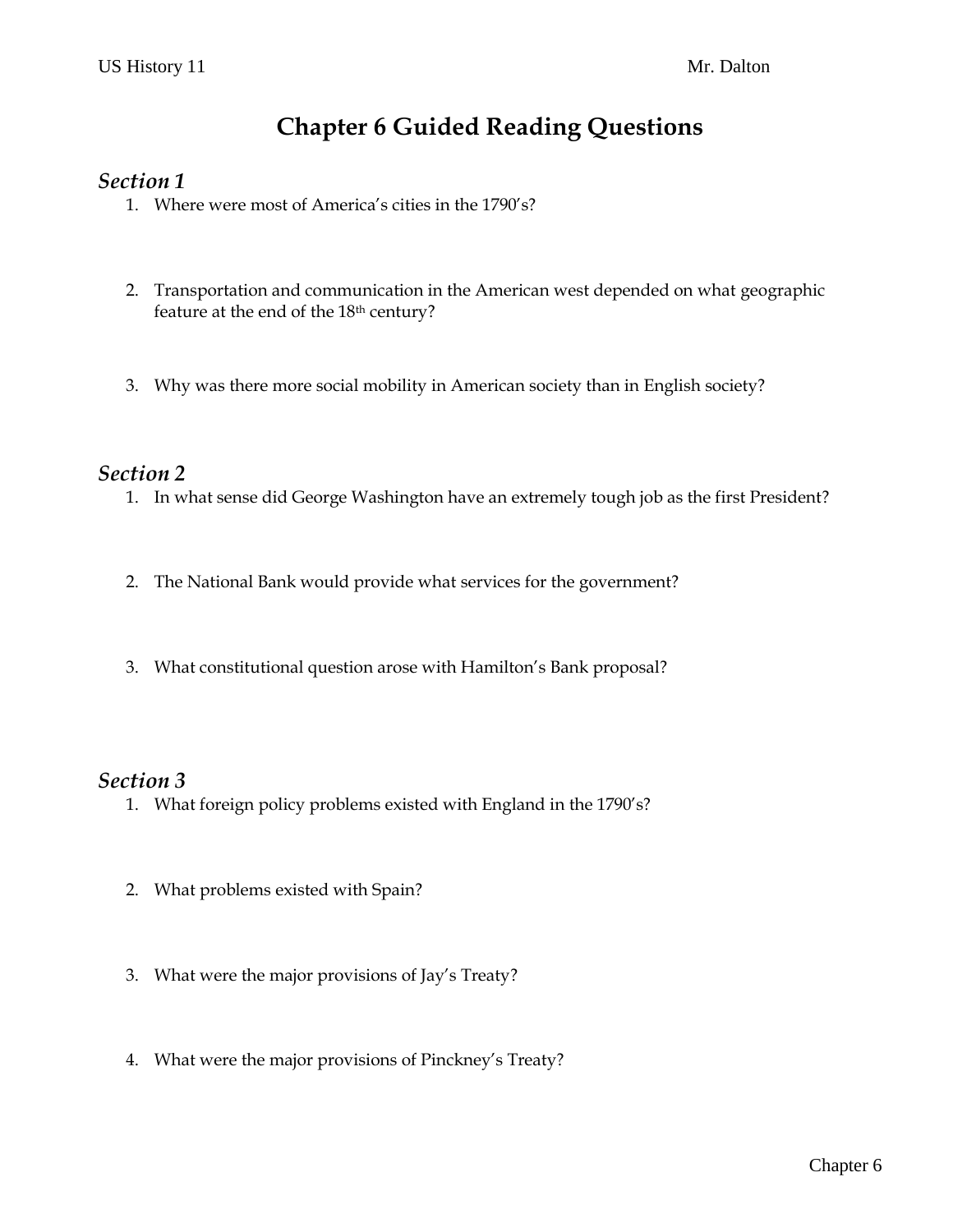#### US History 11 Mr. Dalton

- 5. What were the major provisions of the Treaty of Greenville?
- 6. Why did western farmers object so strongly to the whiskey tax of the 1790's?
- 7. How did Washington handle the Whiskey Rebellion?
- 8. How did the results of the Whiskey Rebellion support Federalist aims?
- 9. Washington's Farewell Address warned the nation against what three dangers?
- 10. What political problems arose with the result of the election of 1796?

#### *Section 4*

- 1. John Adams seemed to lack what characteristic of a successful politician?
- 2. How did the XYZ Affair turn many average Americans against the French cause?
- 3. What was John Adams's most important foreign policy decision?
- 4. What were the Federalist aims in the passage of the Alien and Sedition Acts?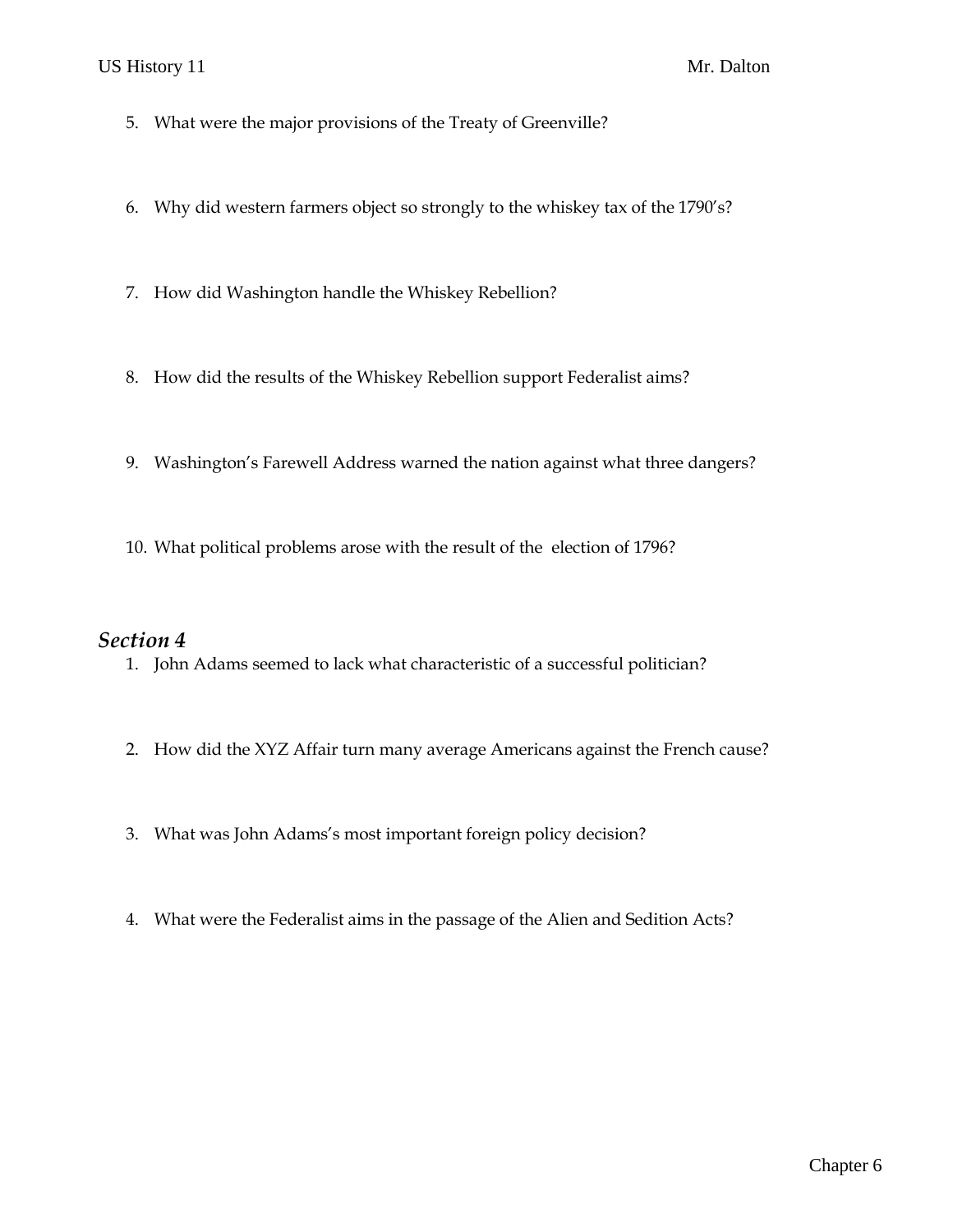- 5. What did politicians like Madison and Jefferson hope to accomplish with the Virginia and Kentucky Resolutions?
- 6. Carried to the extreme, the states' rights theory could lead to what?
- 7. What did the 12th Amendment do, and why was it passed?
- 8. Passage of the 12<sup>th</sup> Amendment proved what about the Constitution?
- 9. Who was the nation's last Federalist President?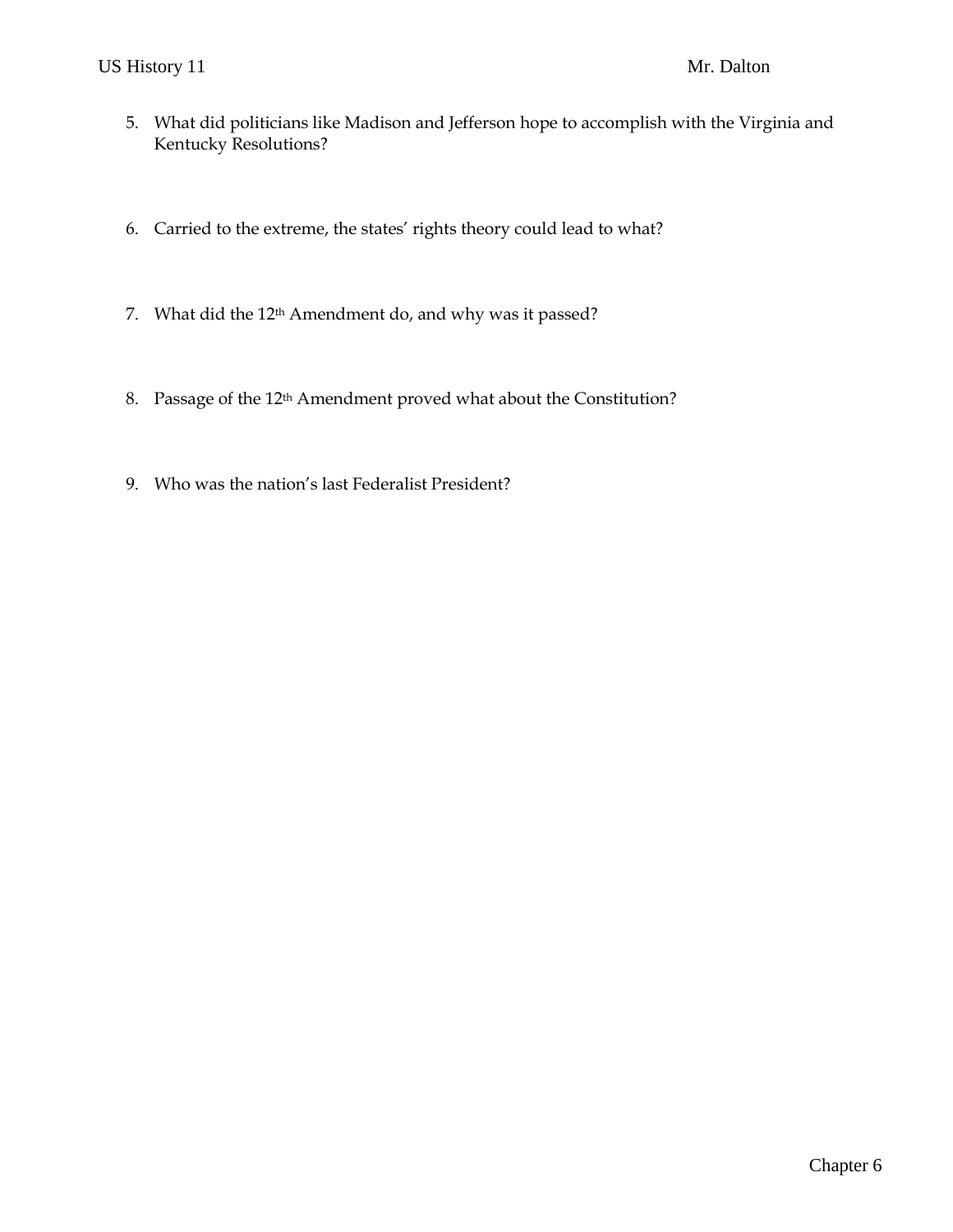# **Chapter 6 Vocabulary**

## *Section 1*

George Washington

rural

urban

# *Section 2*

Chief Executive

James Madison

Alexander Hamilton

Cabinet

National Bank

broad construction

strict construction

tariff

Federalists

anti-Federalists